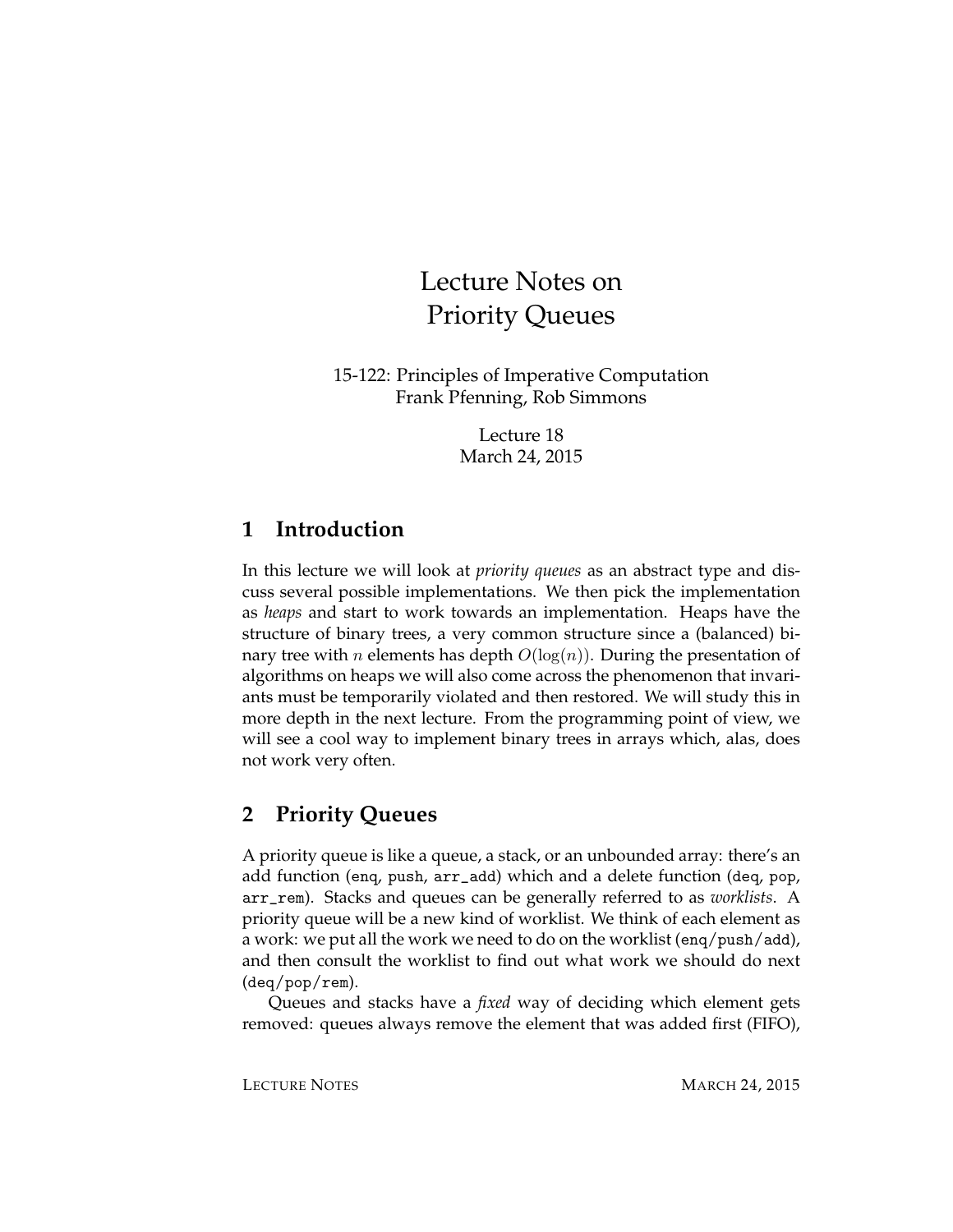and stacks always remove the element that was added most recently (LIFO). This makes the client interface for generic stacks and queues very easy: the queue or stack doesn't need to know anything about the generic type elem. The library doesn't even need to know if elem is a pointer. (Of course, as clients, we'll probably want elem to be defined as the generic type void\*.)

```
/* Client interface for stacks */
typedef _______ elem;
/* Library interface for stacks */
typedef ______* stack_t;
bool stack_empty(stack_t S)
  /*@requires S != NULL; @*/ ;
stack_t stack_new()
  /*@ensures \result != NULL; @*/ ;
void push(stack_t S, elem x)
  /*@requires S != NULL; @*/ ;
stack_elem pop(stack_t S)
  /*@requires S != NULL && !stack_empty(S); @*/ ;
```
Rather than fixing, once and for all, the definition of what elements will get returned first, priority queues allow the client to decide what order elements will get removed. The client has to explain how to give every element a *priority*, and the heap ensures that whichever element has the *higest priority* will get returned first. For example, in an operating system the runnable processes might be stored in a priority queue, where certain system processes are given a higher priority than user processes. Similarly, in a network router packets may be routed according to some assigned priorities.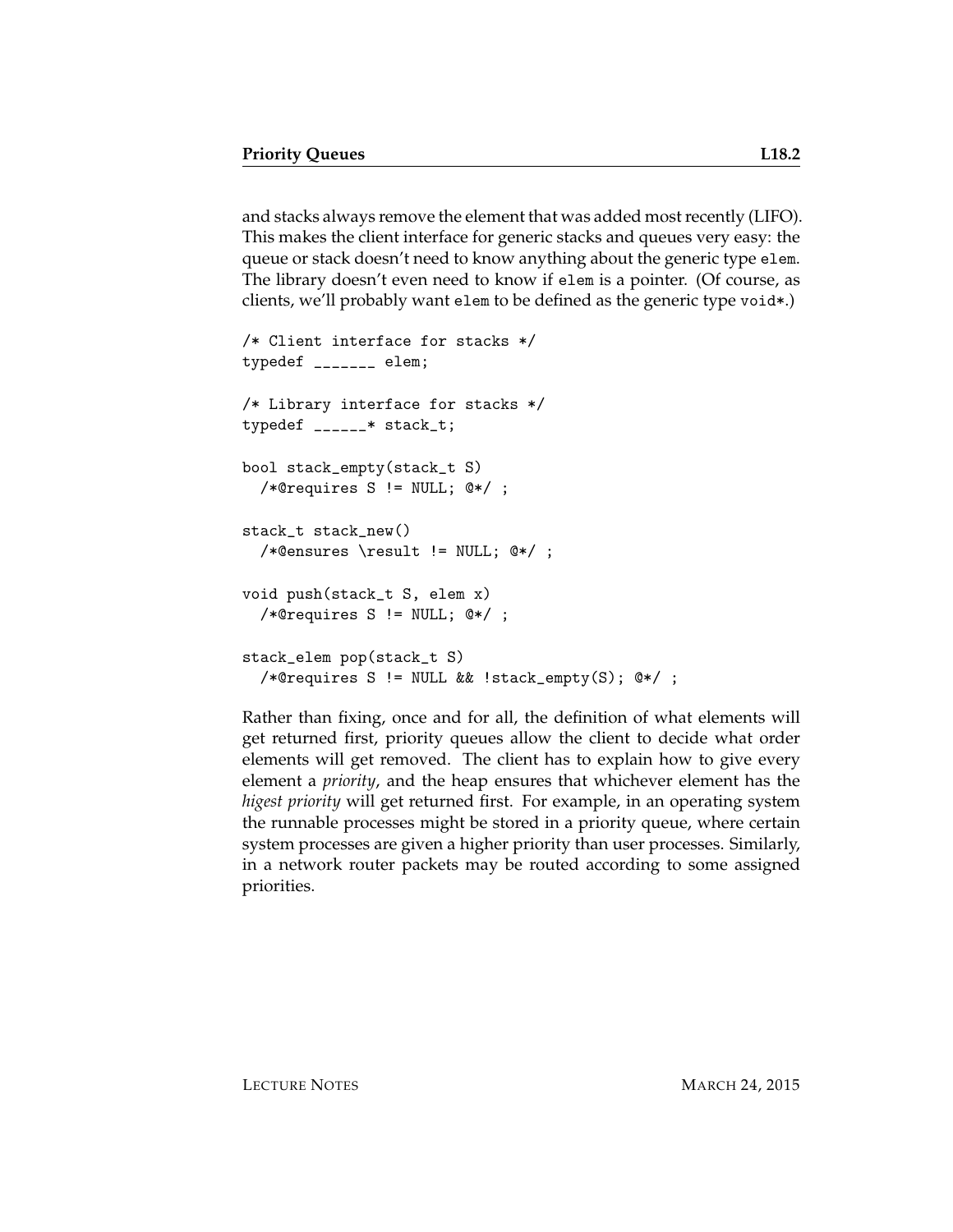To implement the library of priority queues, we need the user to give us a function higher\_priority(x,y) that returns true only when x is strictly higher priority than y.

```
/* Client-side interface for priority queues */
typedef _______ elem;
```

```
typedef bool higher_priority(elem e1, elem e2);
```
Once we've defined the client interface for priority queues, the interface is very similar to the stacks and queues we've seen before: pq\_new creates a new priority queue, pq\_empty checks whether any elements exist, and pq\_add and pq\_rem add and remove elements, respectively. We also add a function pq\_peek which returns the element that should be removed next without actually removing it. For stacks, this operation is possible to do on the client-side in constant time, but that is not the case for queues and may not be the case for priority queues.

```
/* Library-side interface */
typedef ______* pq_t;
pq_t pq_new(higher_priority* prior)
  /*@requires prior != NULL; @*/
  /*@ensures \result != NULL; @*/ ;
bool pq_empty(pq_t P)
  /*@requires P != NULL @*/ ;
void pq_add(pq_t P, elem x)
  /*@requires P != NULL && !pq_full(P); @*/ ;
elem pq_rem(pq P)
  /*@requires P != NULL && !pq_empty(P); @*/
elem pq_peek(pq P)
  /*@requires P != NULL && !pq_empty(P); @*/
```
In this lecture, we will actually use heaps to implement *bounded* priority queues. When we create a bounded worklist, we pass a strictly positive maximum capacity to the function that creates a new worklist (pq\_new).

LECTURE NOTES MARCH 24, 2015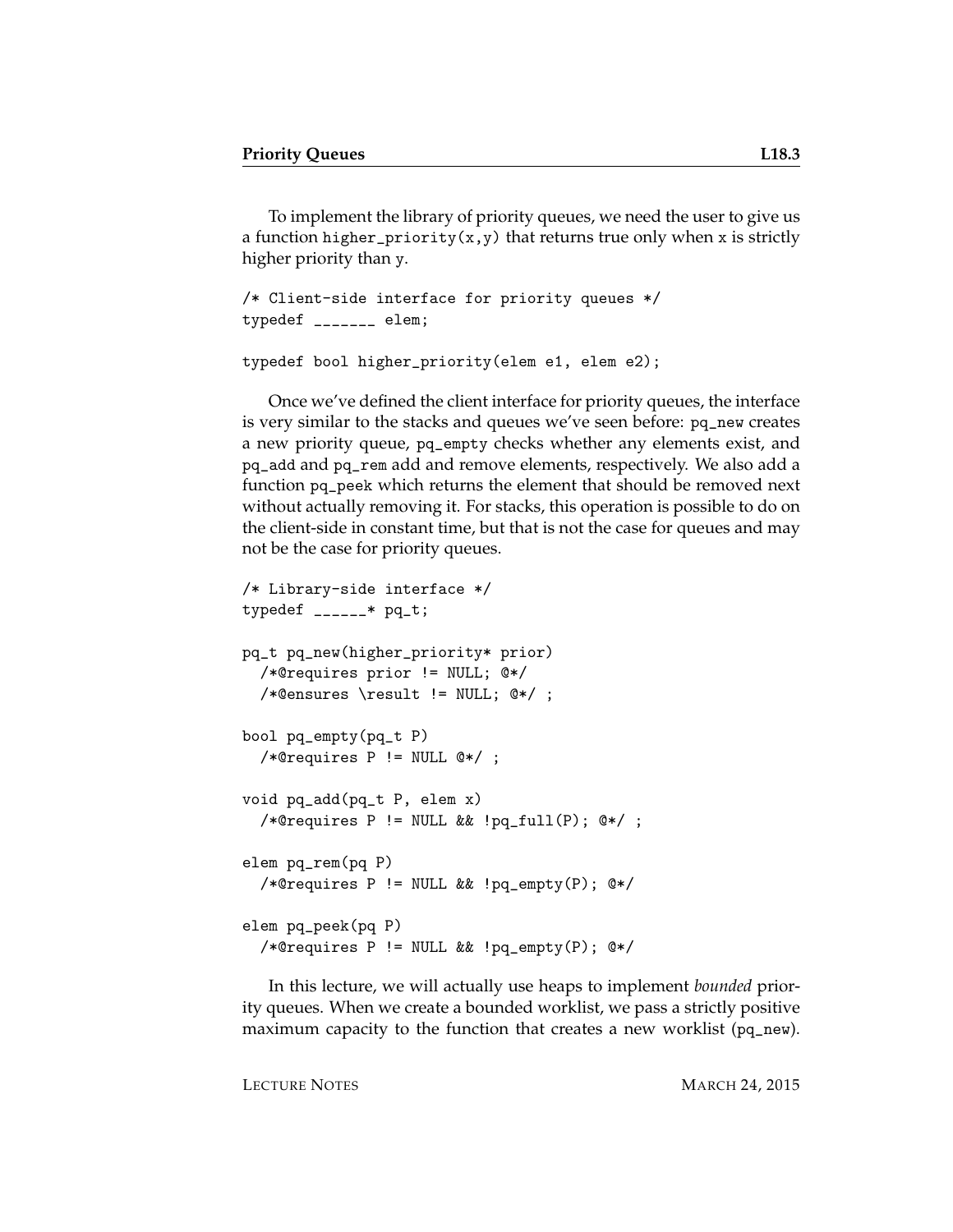We also add a new function that checks whether a worklist is at maximum capacity ( $pq_full$ ). Finally, it is a precondition to  $pq_g$  add that the priority queue must not be full. Bounding the size of a worklist may be desirable to prevent so-called *denial-of-service attacks* where a system is essentially disabled by flooding its task store. This can happen accidentally or on purpose by a malicious attacker.

#### **3 Some Implementations**

Before we come to heaps, it is worth considering different implementation choices for bounded priority queues and consider the complexity of various operations.

The first idea is to use an unordered array where the length of the array is the maximum capacity of the priority queue, along with a current index n. Inserting into such an array is a constant-time operation, since we only have to insert it at n and increment n. However, finding the highest-priority element (pq\_peek) will take  $O(n)$ , since we have to scan the whole portion of the array that's in use. Consequently, removing the highest-priority element also takes  $O(n)$ : first we find the highest-priority element, then we swap it with the last element in the array, then we decrement  $n$ .

A second idea is to keep the array sorted. In this case, inserting an element is  $O(n)$ . We can quickly (in  $O(\log(n))$  steps) find the place i where it belongs using binary search, but then we need to shift elements to make room for the insertion. This take  $O(n)$  copy operations. Finding the highestpriority element is definitely  $O(1)$ , and if we arrange the array so that the highest-priority elements are at the end, deletion is also  $O(1)$ .

If we instead keep the elements sorted in an AVL tree, the AVL height invariant ensures that insertion becomes a  $O(\log n)$  operation. We haven't considered deletion from AVL trees, though it can be done in logarithmic time.

The heap structure we present today also gives logarithmic time for adding and removing elements the minimal element. Heaps are also more efficient, both in terms of time and space, than using balanced binary search trees, though only by a constant factor.

|                 | pq_add       | pq_rem       | pq_peek     |
|-----------------|--------------|--------------|-------------|
| unordered array | O(1)         | O(n)         | O(n)        |
| ordered array   | O(n)         | O(1)         | O(1)        |
| AVL tree        | $O(\log n)$  | $O(\log n)$  | $O(\log n)$ |
| heap            | $O(\log(n))$ | $O(\log(n))$ | O(1)        |

LECTURE NOTES MARCH 24, 2015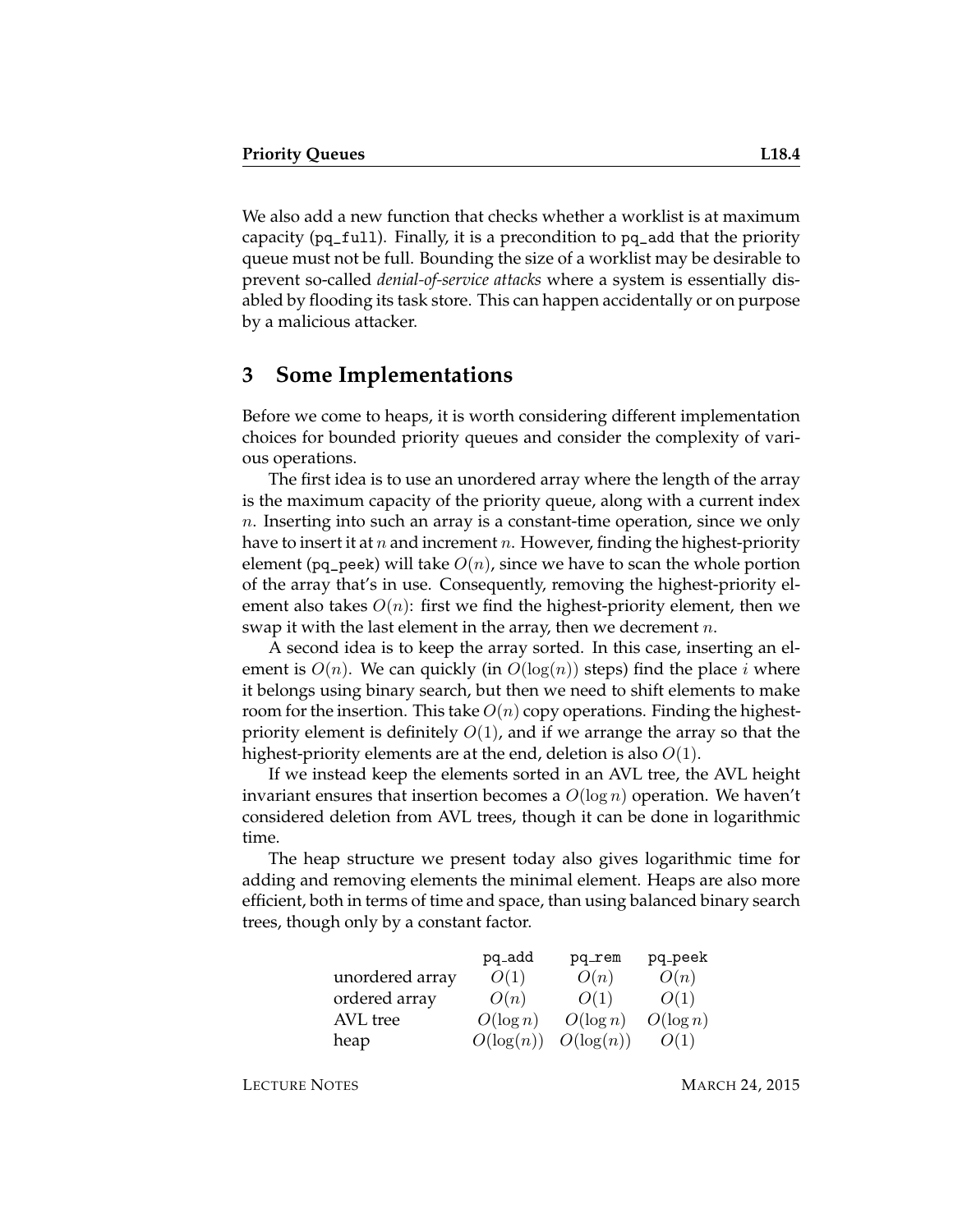# **4 The Min-heap Ordering Invariant**

A *min-heap* is a binary tree structure, but it is a very different binary tree than a binary search tree.

The min-heaps we are considering now can be used as priority queues of integers, where *smaller* integers are treated as having *higher priority*. (The alternative is a *max-heap*, where *larger* integers are treated as having higher priority.) Therefore, while we focus or discussion on heaps, we will talk about "removing the minimal element" rather than "removing the element with the highest priority."

Typically, when using a priority queue, we expect the number of inserts and deletes to roughly balance. Then neither the unordered nor the ordered array provide a good data structure since a sequence of  $n$  inserts and deletes will have worst-case complexity  $O(n^2)$ . A heap uses binary trees to do something in between ordered arrays (where it is fast to remove) and unordered arrays (where it is fast to add).

A min-heap is a binary tree where the invariant guarantees that the minimal element is at the root of the tree. For this to be the case we just require that the key of a node is less or equal to the keys of its children. Alternatively, we could say that each node except the root is greater or equal to its parent.

- **Min-heap ordering invariant, alternative (1)** : The key of each node in the tree is less or equal to all of its childrens' keys.
- **Min-heap ordering invariant, alternative (2)** : The key of each node in the tree except for the root is greater or equal to its parent's key.

These two characterizations are equivalent. Sometimes it turns out to be convenient to think of it one way, sometimes the other. Either of them implies that the minimal element in the heap is a the root, due to the transitivity of the ordering.

Given any tree obeying the min-heap ordering invariant, we know that the minimal element is at the root of the tree. Therefore, we can expect that we can find the minimal element in  $O(1)$  time.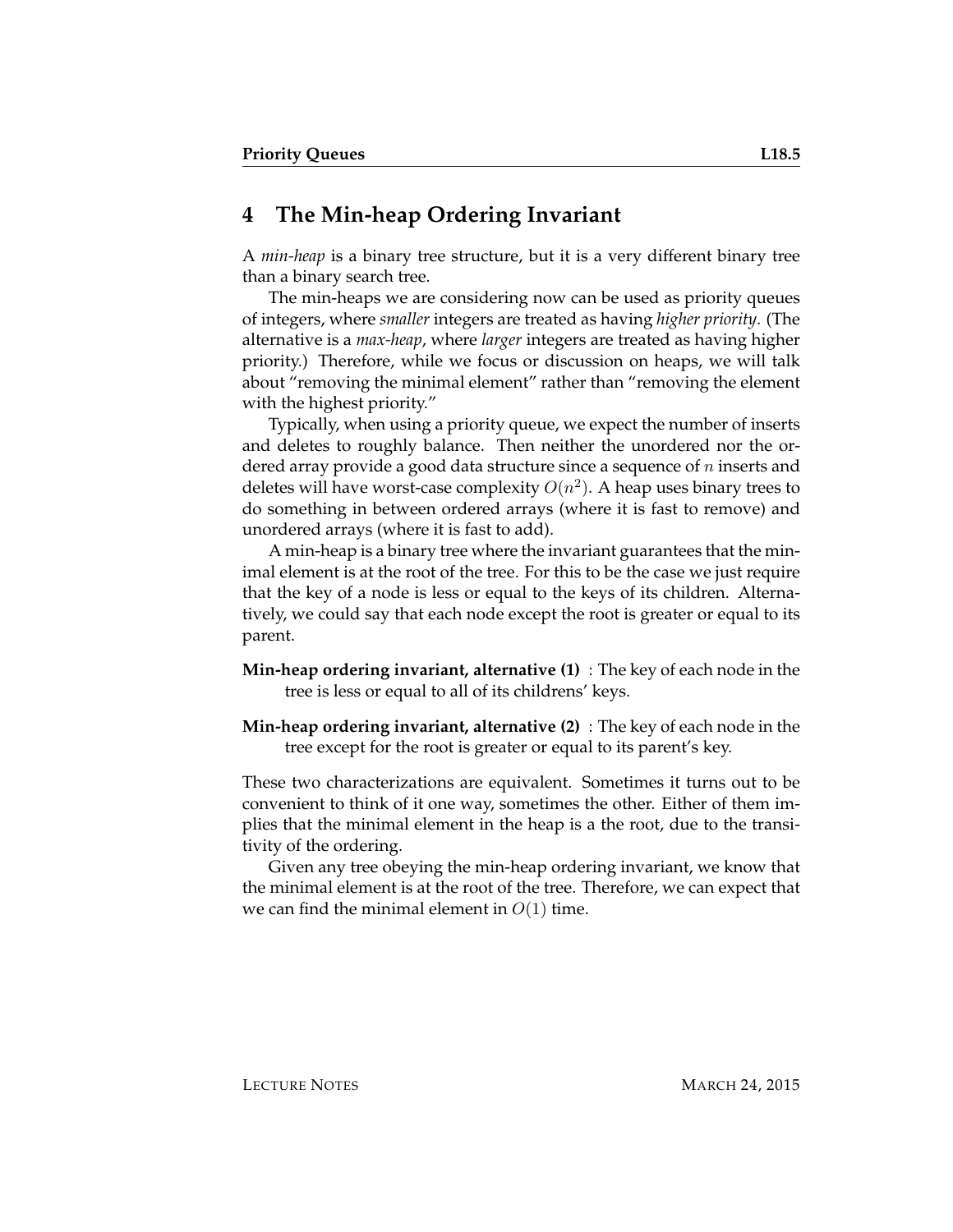#### **5 The Heap Shape Invariant**

We'll simultaneously give heaps a different invariant: we fill the tree level by level, from left to right. This means the shape of the tree is completely determined by the number of elements in it. Here are the shapes of heaps with 1 through 7 nodes:



We call this latter invariant the *heap shape invariant*. A tree that has the heap shape invariant is almost perfectly balanced.

The heap shape invariant would not be a useful invariant for a binary search tree, because it is too costly to do insertion in a binary search tree while maintaining both the binary search tree ordering invariant and the heap shape invariant. As we will see, we can do addition to heaps and removal from heaps quite efficiently while maintaining both the heap shape invariant and the heap ordering invariant.

### **6 Adding to a Heap**

When we add a new integer to a min-heap, we already know (by the shape invariant) where a new node has to go. However, we cannot simply put the new data element there, because it might violate the ordering invariant. We do it anyway and then work to restore the invariant. We will talk more about temporarily violating a data structure invariant in the next lecture, as we develop code. Let's consider an example. On the left is the heap before insertion of data with key 1; on the right after, but before we have restored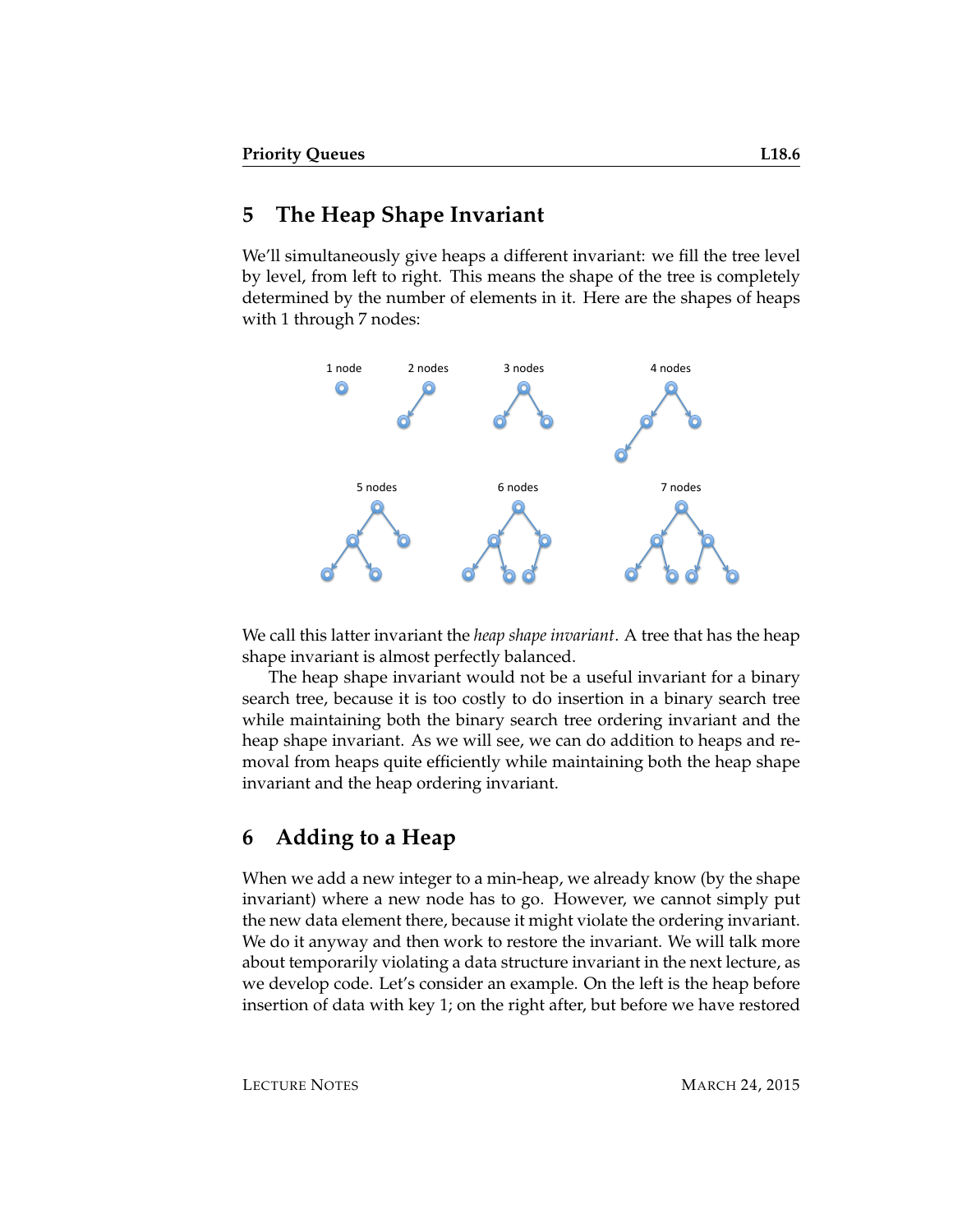the invariant.



The dashed line indicates where the ordering invariant might be violated. And, indeed,  $3 > 1$ .

We can fix the invariant at the dashed edge by swapping the two nodes. The result is shown on the right.



The link from the node with key 1 to the node with key 8 will always satisfy the invariant, because we have replaced the previous key 3 with a smaller key (1). But the invariant might now be violated going up the tree to the root. And, indeed  $2 > 1$ .

We repeat the operation, swapping 1 with 2.



As before, the link between the root and its left child continues to satisfy the invariant because we have replaced the key at the root with a smaller

LECTURE NOTES MARCH 24, 2015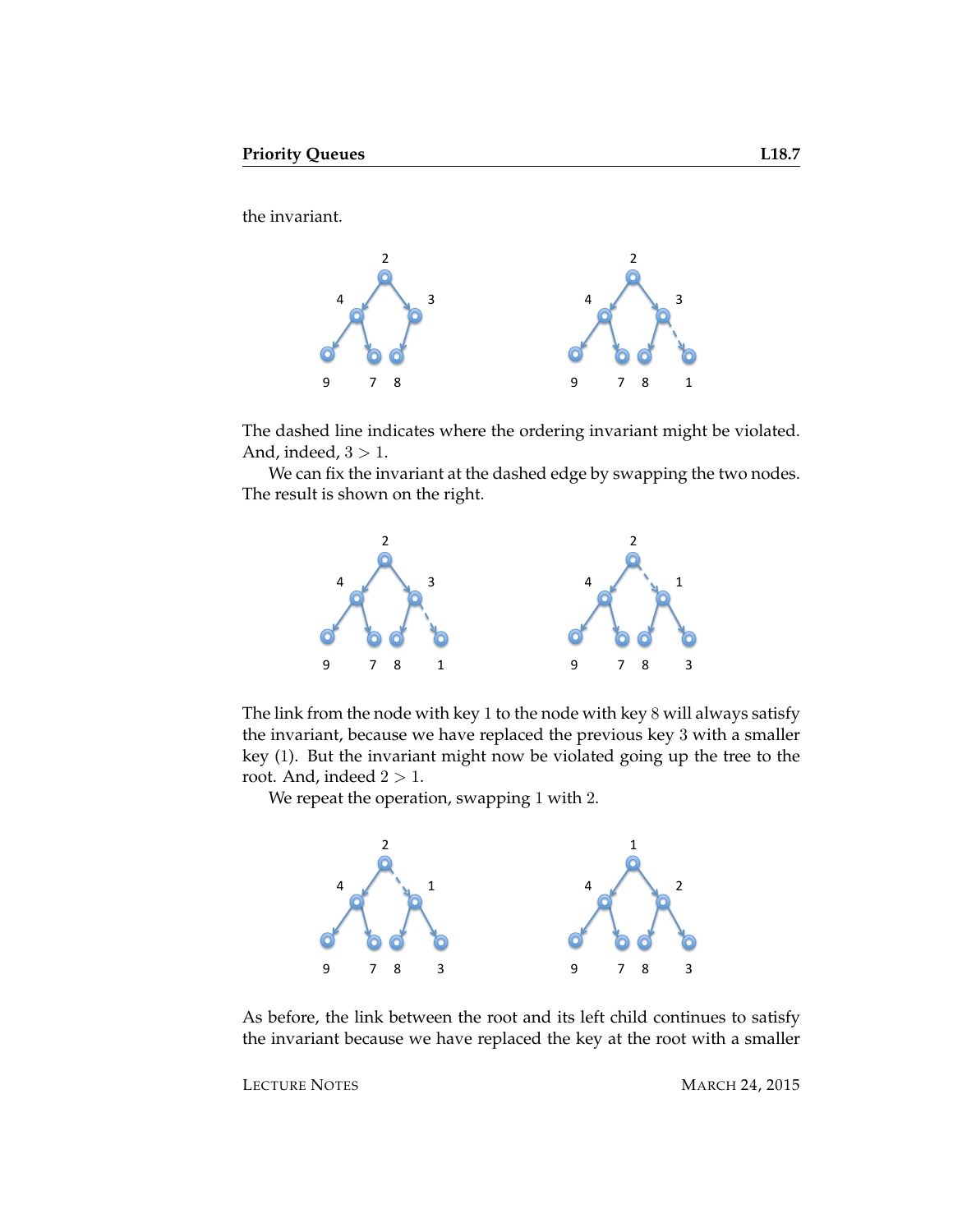one. Furthermore, since the root node has no parent, we have fully restored the ordering invariant.

In general, we swap a node with its parent if the parent has a strictly greater key. If not, or if we reach the root, we have restored the ordering invariant. The shape invariant was always satisfied since we inserted the new node into the next open place in the tree.

The operation that restores the ordering invariant is called *sifting up*, since we take the new node and move it up the heap until the invariant has been reestablished. The complexity of this operation is  $O(l)$ , where l is the number of levels in the tree. For a tree of  $n \geq 1$  nodes there are  $log(n) + 1$ levels. So the complexity of inserting a new node is  $O(log(n))$ , as promised.

#### **7 Removing the Minimal Element**

To delete the minimal element from a min-heap we cannot simply delete the root node where the minimal element is stored, because we would not be left with a tree. But by the shape invariant we know how the postdeletion tree has to be shaped. So we take the *last* element in the bottommost level of the tree and move it to the root, and delete that last node.



However, the node that is now at the root might have a strictly greater key one or both of its children, which would violate the ordering invariant.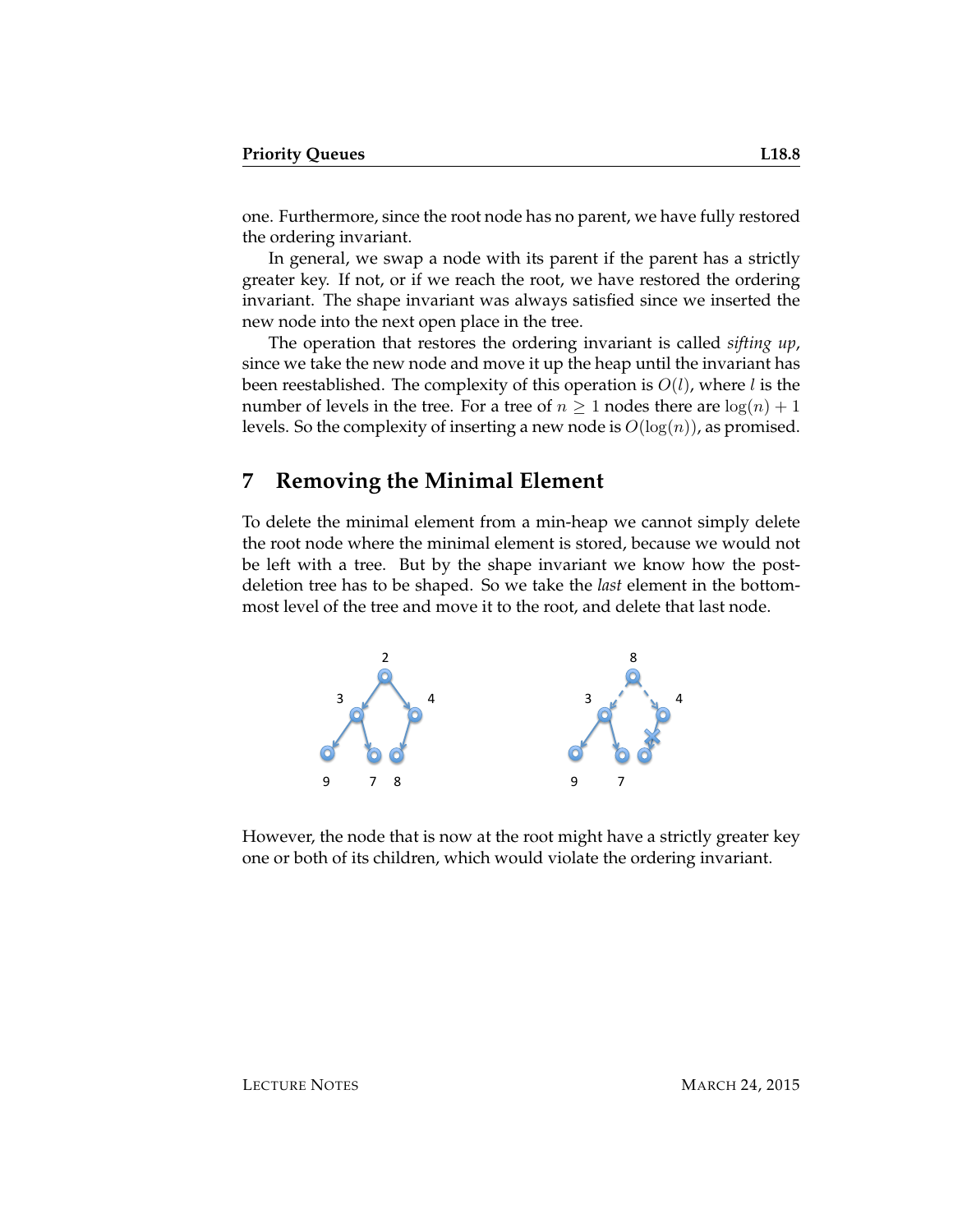If the ordering invariant in indeed violated, we swap the node with the *smaller* of its children.



This will reestablish the invariant at the root. In general we see this as follows. Assume that before the swap the invariant is violated, and the left child has a smaller key than the right one. It must also be smaller than the root, otherwise the ordering invariant would hold. Therefore, after we swap the root with its left child, the root will be smaller than its left child. It will also be smaller than its right child, because the left was smaller than the right before the swap. When the right is smaller than the left, the argument is symmetric.

Unfortunately, we may not be done, because the invariant might now be violated at the place where the old root ended up. If not, we stop. If yes, we compare the children as before and swap with the smaller one.



We stop this downward movement of the new node if either the ordering invariant is satisfied, or we reach a leaf. In both cases we have fully restored the ordering invariant. This process of restoring the invariant is called *sifting down*, since we move a node down the tree. As in the case for insert, the number of operations is bounded by the number of levels in the tree, which is  $O(log(n))$  as promised.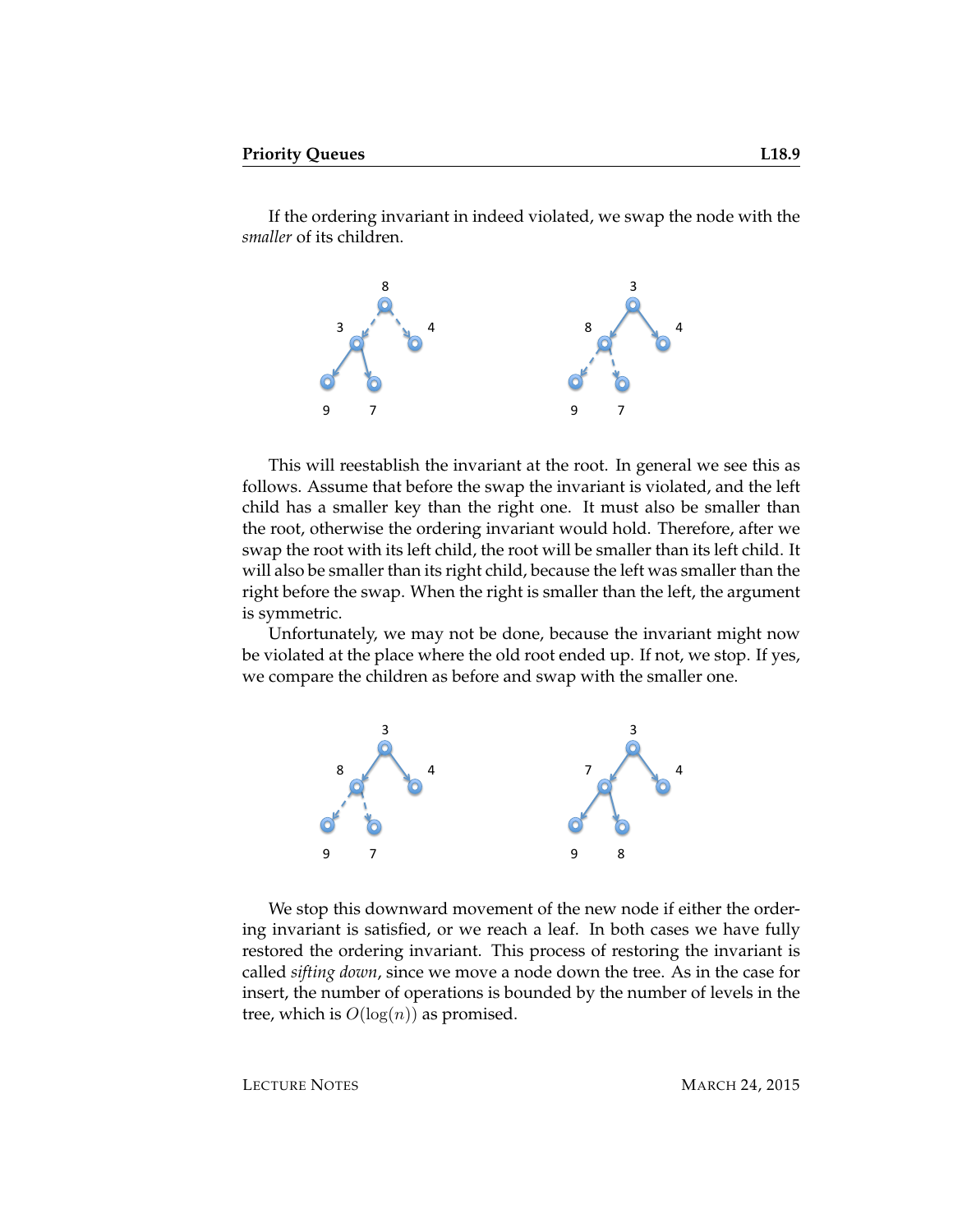#### **8 Representing Heaps as Arrays**

A first thought on how to represent a heap would be using structs with pointers. The sift-down operation follows the pointers from nodes to their children, and the sift-up operation follows goes from children to their parents. This means all interior nodes require three pointers: one to each child and one to the parent, the root requires two, and each leaf requires one. We'd also need to keep track of

While a pointer structure is not unreasonable, there is a more elegant representation using arrays. We use binary numbers as addresses of tree nodes. Assume a node has index  $i$ . Then we append a 0 to the binary representation of  $i$  to obtain the index for the left child and a 1 to obtain the index of the right child. We start at the root with the number 1. If we tried to use 0, then the root and its left child would get the same address. The node number for a full three-level tree on the left in binary and on the right in decimal.



Mapping this back to numeric operations, for a node at index  $i$  we obtain its left child as  $2*i$ , its right child as  $2*i+1$ , and its parent as  $i/2$ . Care must be taken, since any of these may be out of bounds of the array. A node may not have a right child, or neither right nor left child, and the root does not have a parent.

In the next lecture we will write some code to implement heaps and reason about its correctness.